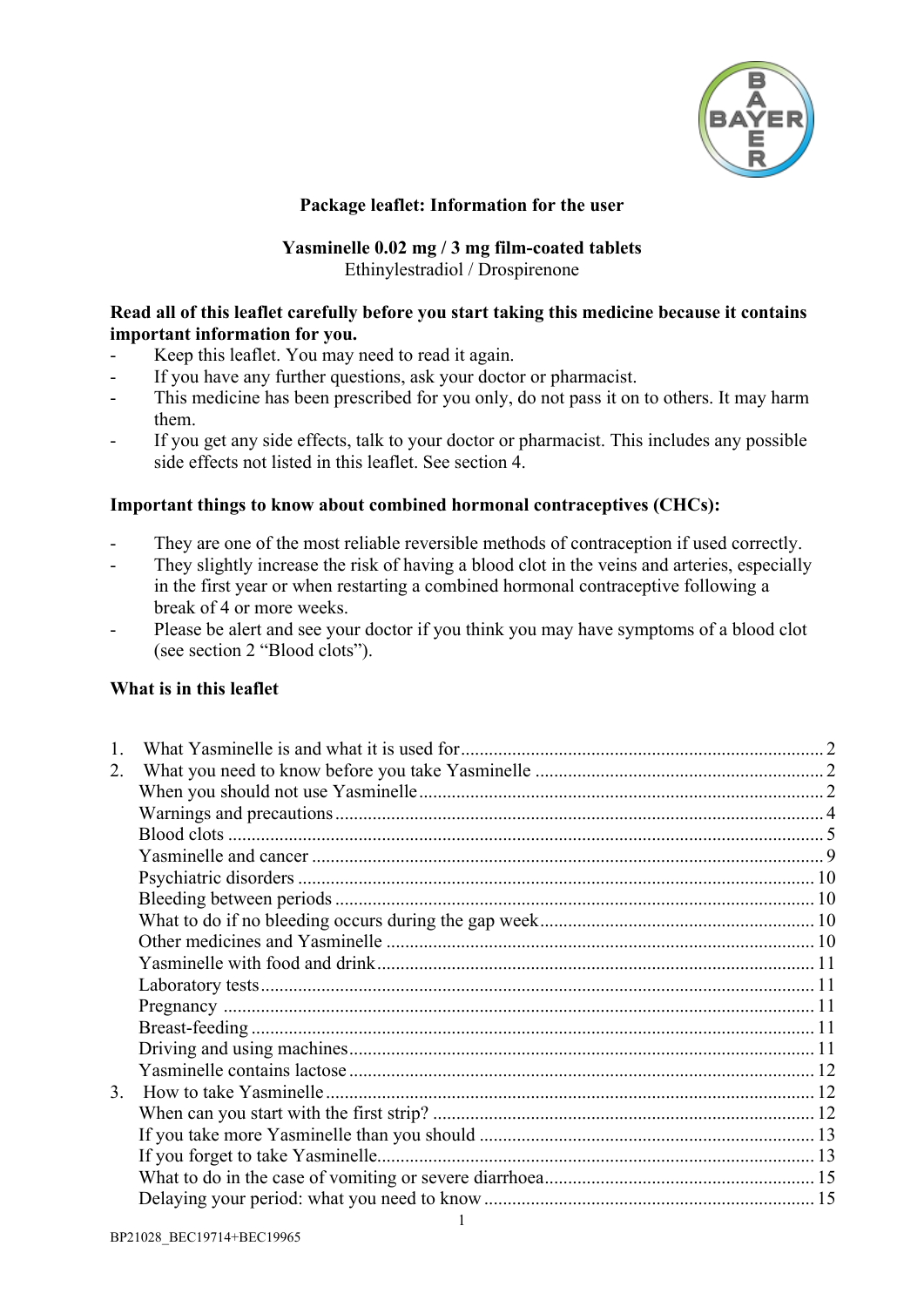

# <span id="page-1-0"></span>**1. What Yasminelle is and what it is used for**

- Yasminelle is a contraceptive pill and is used to prevent pregnancy.
- Each film-coated tablet contains a small amount of two different female hormones, namely drospirenone and ethinylestradiol.
- Contraceptive pills that contain two hormones are called "combination" pills.

### <span id="page-1-1"></span>**2. What you need to know before you take Yasminelle**

#### **General notes**

Before you start using Yasminelle, you should read the information on blood clots in section 2. It is particularly important to read the symptoms of a blood clot – see section 2 "Blood clots".

Before you can begin taking Yasminelle, your doctor will ask you some questions about your personal health history and that of your close relatives. The doctor will also measure your blood pressure, and, depending upon your personal situation, may also carry out some other tests.

In this leaflet, several situations are described where you should stop using Yasminelle, or where the reliability of Yasminelle may be decreased. In such situations you should either not have sex or you should take extra non-hormonal contraceptive precautions, e.g. use a condom or another barrier method. Do not use rhythm or temperature methods. These methods can be unreliable because Yasminelle alters the monthly changes of body temperature and of the cervical mucus.

### **Yasminelle, like other hormonal contraceptives, does not protect against HIV infection (AIDS) or any other sexually transmitted disease.**

#### <span id="page-1-2"></span>**When you should not use Yasminelle**

You should not use Yasminelle if you have any of the conditions listed below. If you do have any of the conditions listed below, you must tell your doctor. Your doctor will discuss with you what other form of birth control would be more appropriate.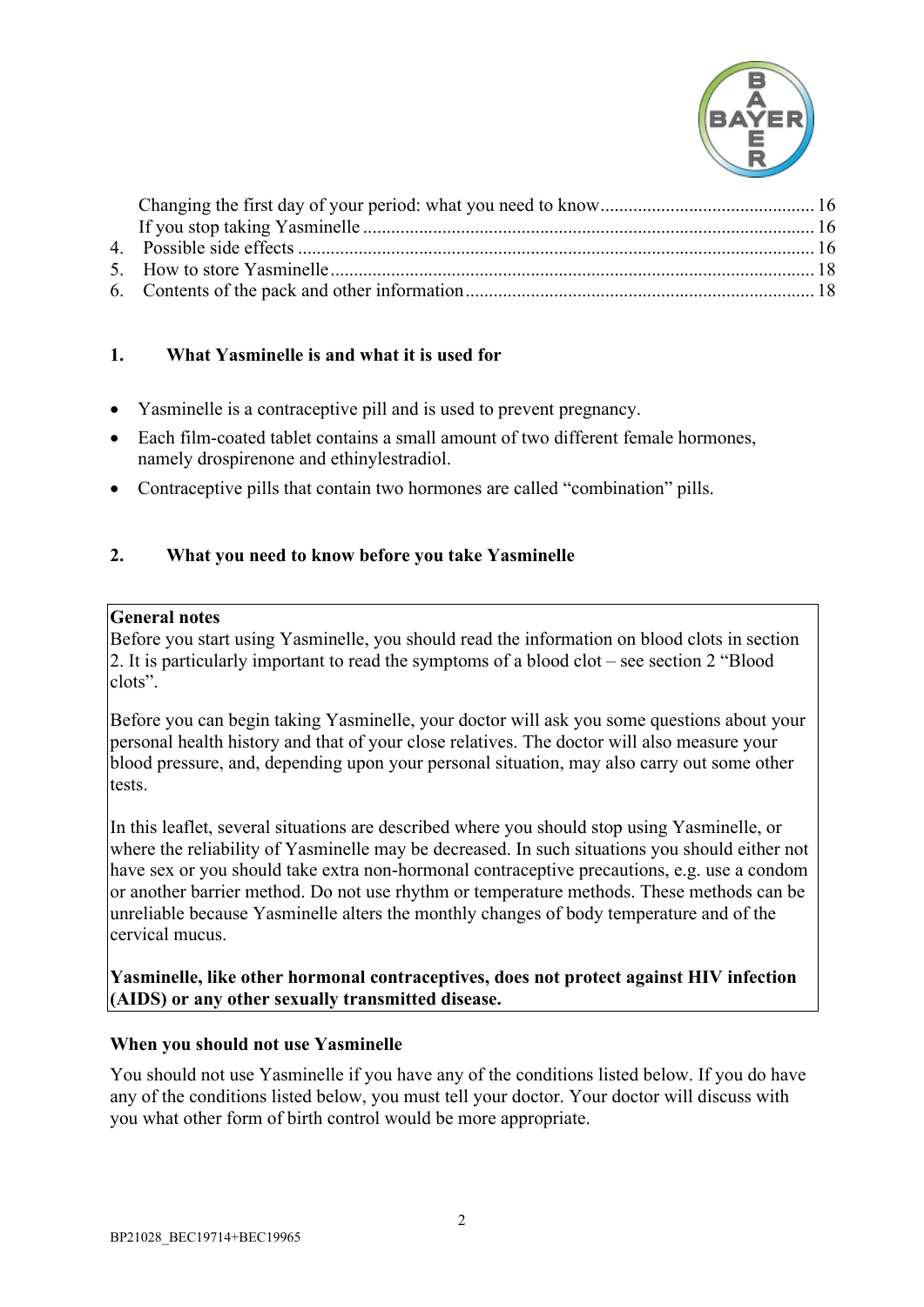

## **Do not use Yasminelle:**

- if you have (or have ever had) a blood clot in a blood vessel of your legs (deep vein thrombosis, DVT), your lungs (pulmonary embolus, PE) or other organs.
- if you know you have a disorder affecting your blood clotting for instance, protein C deficiency, protein S deficiency, antithrombin-III deficiency, Factor V Leiden or antiphospholipid antibodies;
- if you need an operation or if you are off your feet for a long time (see section 'Blood clots');
- if you have ever had a heart attack or stroke
- if you have (or have ever had) angina pectoris (a condition that causes severe chest pain and may be a first sign of a heart attack) or transient ischaemic attack (TIA – temporary stroke symptoms);
- if you have any of the following diseases that may increase your risk of a clot in the arteries.
	- o severe diabetes with blood vessel damage
	- o very high blood pressure
	- o a very high level of fat in the blood (cholesterol or triglycerides)
	- o a condition known as hyperhomocysteinaemia
- if you have (or have ever had) a type of migraine called 'migraine with aura'
- if you have (or have ever had) a liver disease and your liver function is still not normal
- if your kidneys are not working well (renal failure)
- if you have (or have ever had) a tumour in the liver
- if you have (or have ever had) or if you are suspected of having breast cancer or cancer of the genital organs
- if you have any unexplained bleeding from the vagina
- if you are allergic to ethinylestradiol or drospirenone, or any of the other ingredients of this medicine (listed in section 6). This may cause itching, rash or swelling.

Do not use Yasminelle if you have hepatitis C and are taking the medicinal products containing ombitasvir/paritaprevir/ritonavir and dasabuvir or glecaprevir/pibrentasvir (see also in section "Other medicines and Yasminelle").

#### *Additional information on special populations*

#### *Children and adolescents*

Yasminelle is not intended for use in females whose periods have not yet started.

#### *Older women*

Yasminelle is not intended for use after the menopause.

#### *Women with liver impairment*

Do not take Yasminelle if you suffer from liver disease. See also sections 'Do not take Yasminelle' and 'Warnings and precautions'.

#### *Women with kidney impairment*

Do not take Yasminelle if you are suffering from poorly functioning kidneys or acute kidney failure. See also sections 'Do not use Yasminelle' and 'Warnings and precautions'.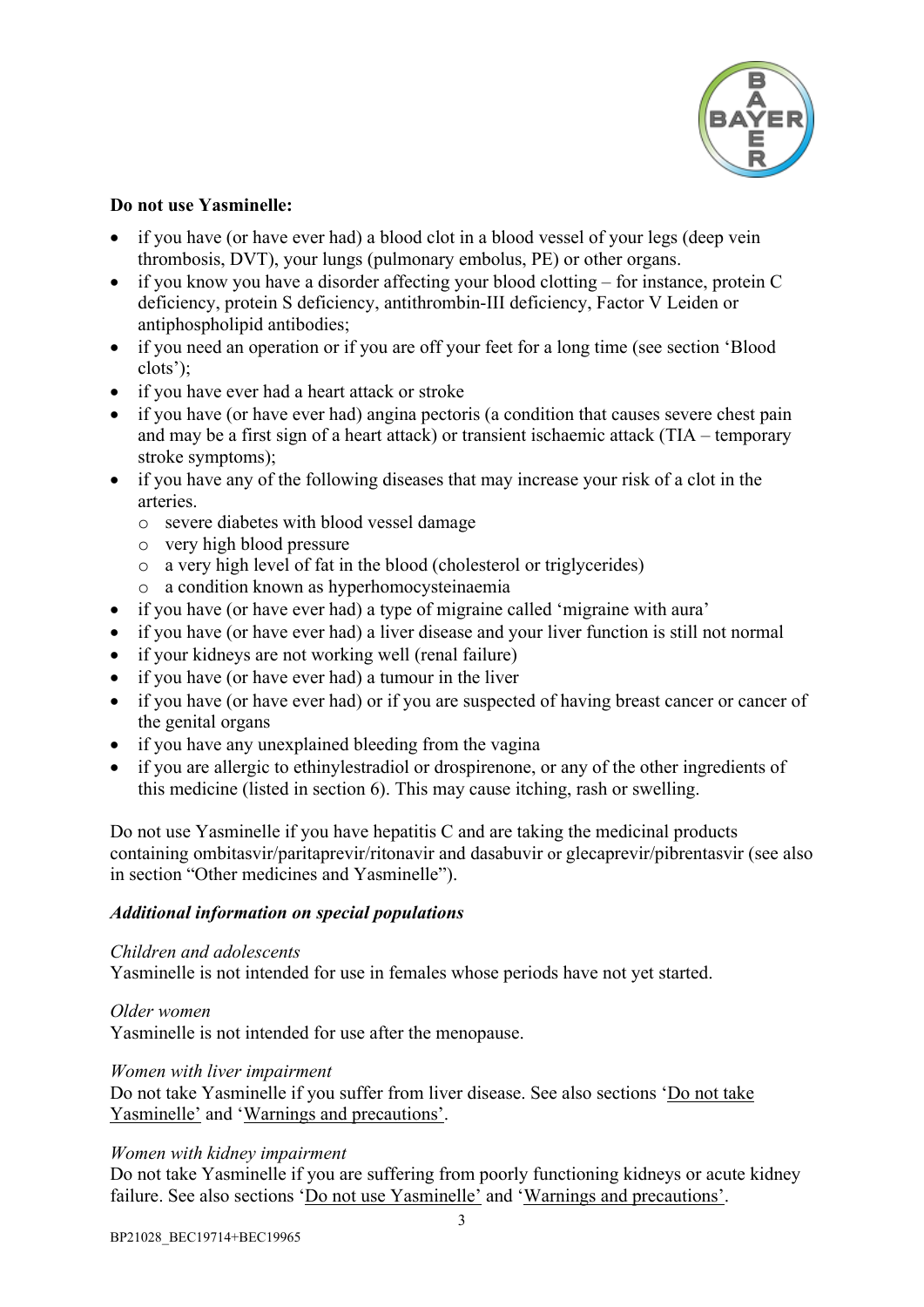

## <span id="page-3-0"></span>**Warnings and precautions**

When should you contact your doctor?

# Seek urgent medical attention

if you notice possible signs of a blood clot that may mean you are suffering from a blood clot in the leg (i.e. deep vein thrombosis), a blood clot in the lung (i.e. pulmonary embolism), a heart attack or a stroke (see 'Blood clots` section below).

For a description of the symptoms of these serious side effects please go to "How to recognise a blood clot".

# **Tell your doctor if any of the following conditions apply to you.**

In some situations you need to take special care while using Yasminelle or any other combination pill, and your doctor may need to examine you regularly. If the condition develops, or gets worse while you are using Yasminelle, you should also tell your doctor.

- if a close relative has or has ever had breast cancer
- if you have a disease of the liver or the gallbladder
- if you have diabetes
- if you have depression
- if you have Crohn's disease or ulcerative colitis (chronic inflammatory bowel disease)
- if you have haemolytic uraemic syndrome (HUS a disorder of blood clotting causing failure of the kidneys)
- if you have sickle cell anaemia (an inherited disease of the red blood cells)
- if you have elevated levels of fat in the blood (hypertriglyceridaemia) or a positive family history for this condition. Hypertriglyceridaemia has been associated with an increased risk of developing pancreatitis (inflammation of the pancreas)
- if you need an operation, or you are off your feet for a long time (see in section 2 'Blood clots')
- if you have just given birth you are at an increased risk of blood clots. You should ask your doctor how soon after delivery you can start taking Yasminelle
- If you have an inflammation in the veins under the skin (superficial thrombophlebitis)
- If you have varicose veins
- if you have epilepsy (see page [10](#page-9-3) "Other medicines and Yasminelle")
- if you have systemic lupus erythematosus (SLE; a disease affecting your natural defence system)
- if you have a disease that first appeared during pregnancy or earlier use of sex hormones (for example, hearing loss, a blood disease called porphyria, skin rash with blisters during pregnancy (gestational herpes), a nerve disease causing sudden movements of the body (Sydenham's chorea))
- if you have or have ever had chloasma (a discoloration of the skin especially of the face or neck known as "pregnancy patches"). If so, avoid direct sunlight or ultraviolet light.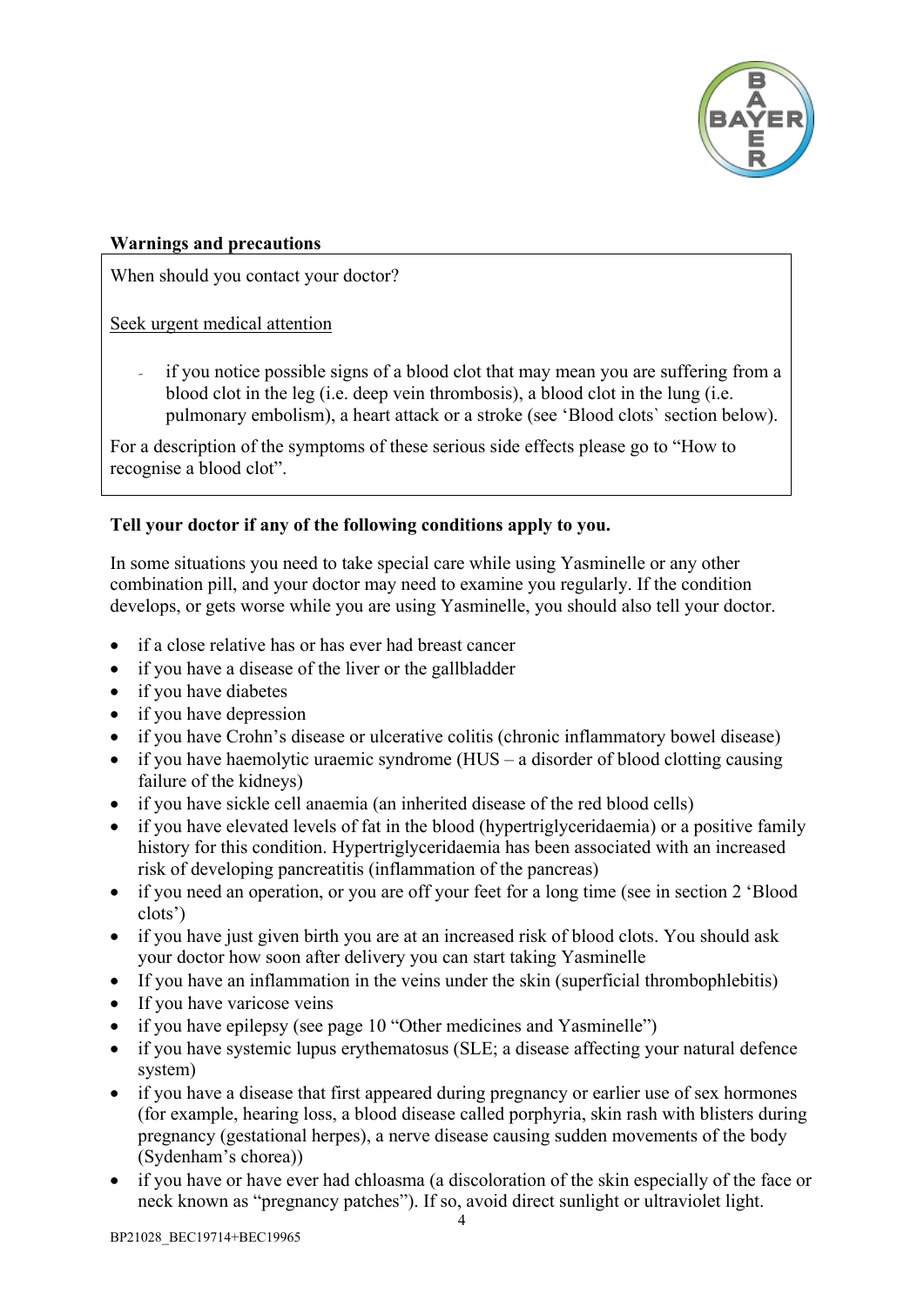

• if you have hereditary angioedema, products containing oestrogens may cause or worsen symptoms. You should see your doctor immediately if you experience symptoms of angioedema such as swollen face, tongue and/or throat and/or difficulty swallowing or hives together with difficulty breathing.

## <span id="page-4-0"></span>**BLOOD CLOTS**

Using a combined hormonal contraceptive such as Yasminelle, increases your risk of developing a **blood clot** compared with not using one. In rare cases a blood clot can block vessels and cause serious problems.

Blood clots can develop

- in veins (referred to as a 'venous thrombosis', 'venous thromboembolism' or VTE);
- in the arteries (referred to as an 'arterial thrombosis', 'arterial thromboembolism' or ATE);

Recovery from blood clots is not always complete. Rarely, there may be serious lasting effects or, very rarely, they may be fatal;

## **It is important to remember that the overall risk of a harmful blood clot due to Yasminelle is small.**

## **HOW TO RECOGNISE A BLOOD CLOT**

Seek urgent medical attention if you notice any of the following signs or symptoms.

| Are you experiencing any of these signs?                                                                       |                                                                                           | What are you possibly<br>suffering from? |
|----------------------------------------------------------------------------------------------------------------|-------------------------------------------------------------------------------------------|------------------------------------------|
|                                                                                                                | swelling of one leg or along a vein in the leg or foot<br>especially when accompanied by: | Deep vein thrombosis                     |
|                                                                                                                | pain or tenderness in the leg which may be felt<br>only when standing or walking          |                                          |
|                                                                                                                | increased warmth in the affected leg<br>٠                                                 |                                          |
|                                                                                                                | change in colour of the skin on the leg e.g. turning<br>$\bullet$<br>pale, red or blue    |                                          |
|                                                                                                                | sudden unexplained breathlessness or rapid breathing;                                     | Pulmonary embolism                       |
|                                                                                                                | sudden cough without an obvious cause, which may<br>bring up blood;                       |                                          |
|                                                                                                                | sharp chest pain which may increase with deep<br>breathing;                               |                                          |
|                                                                                                                | severe light headedness or dizziness;                                                     |                                          |
|                                                                                                                | rapid or irregular heartbeat                                                              |                                          |
|                                                                                                                | severe pain in your stomach;                                                              |                                          |
| If you are unsure, talk to a doctor as some of these<br>symptoms such as coughing or being short of breath may |                                                                                           |                                          |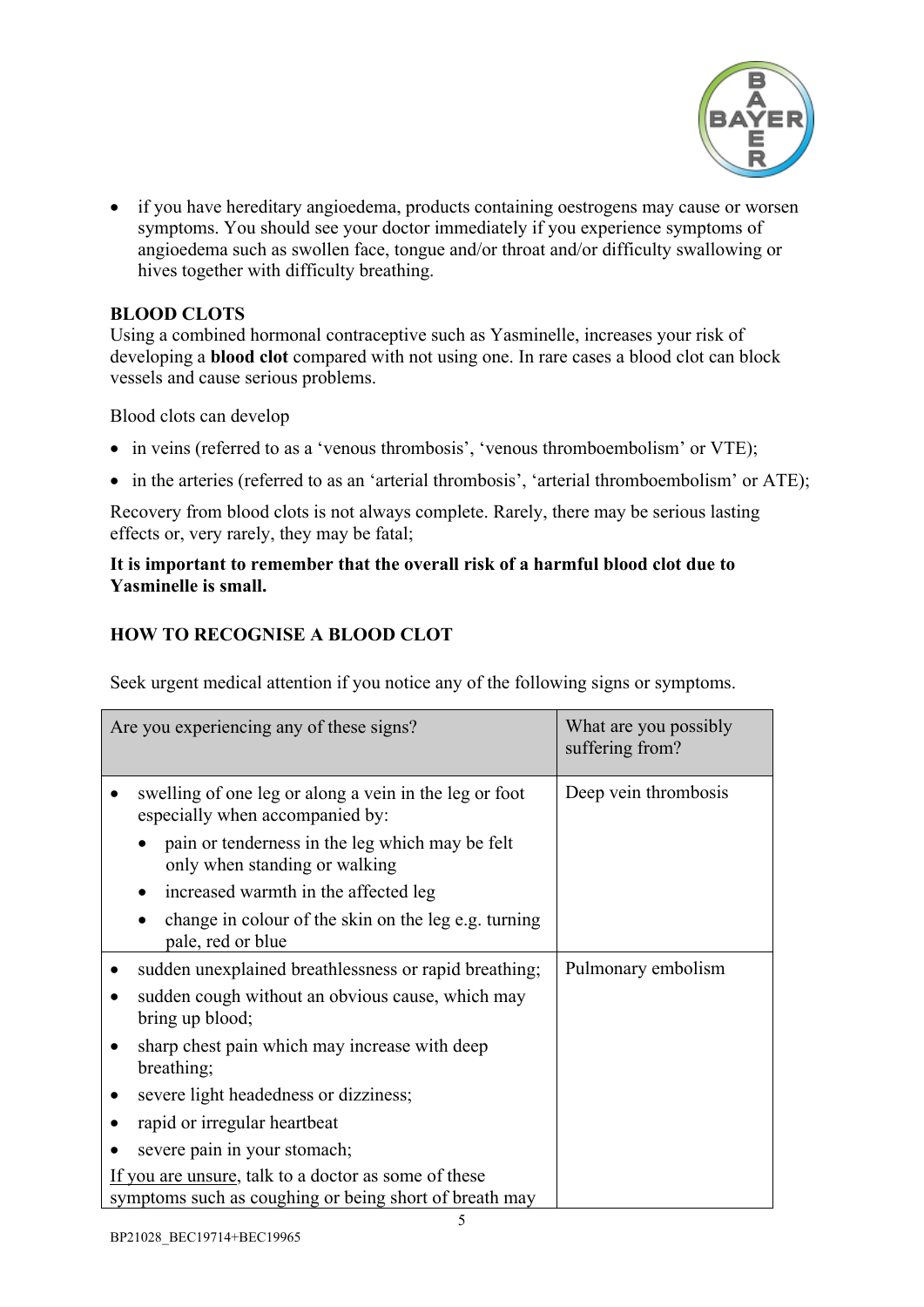

| Are you experiencing any of these signs?                                                                                                                                                                                                                                                                                                                                                                                                                                                        | What are you possibly<br>suffering from?           |
|-------------------------------------------------------------------------------------------------------------------------------------------------------------------------------------------------------------------------------------------------------------------------------------------------------------------------------------------------------------------------------------------------------------------------------------------------------------------------------------------------|----------------------------------------------------|
| be mistaken for a milder condition such as a respiratory<br>tract infection (e.g. a 'common cold').                                                                                                                                                                                                                                                                                                                                                                                             |                                                    |
| Symptoms most commonly occur in one eye:<br>immediate loss of vision or<br>painless blurring of vision which can progress to loss                                                                                                                                                                                                                                                                                                                                                               | Retinal vein thrombosis<br>(blood clot in the eye) |
| of vision<br>chest pain, discomfort, pressure, heaviness<br>$\bullet$<br>sensation of squeezing or fullness in the chest, arm or<br>below the breastbone;<br>fullness, indigestion or choking feeling;<br>upper body discomfort radiating to the back, jaw,<br>٠<br>throat, arm and stomach;<br>sweating, nausea, vomiting or dizziness;<br>extreme weakness, anxiety, or shortness of breath;<br>rapid or irregular heartbeats<br>$\bullet$                                                    | Heart attack                                       |
| sudden weakness or numbness of the face, arm or leg,<br>$\bullet$<br>especially on one side of the body;<br>sudden confusion, trouble speaking or understanding;<br>sudden trouble seeing in one or both eyes;<br>sudden trouble walking, dizziness, loss of balance or<br>$\bullet$<br>coordination;<br>sudden, severe or prolonged headache with no known<br>cause;<br>loss of consciousness or fainting with or without<br>seizure.<br>Sometimes the symptoms of stroke can be brief with an | <b>Stroke</b>                                      |
| almost immediate and full recovery, but you should still<br>seek urgent medical attention as you may be at risk of<br>another stroke.                                                                                                                                                                                                                                                                                                                                                           |                                                    |
| swelling and slight blue discolouration of an<br>extremity;<br>severe pain in your stomach (acute abdomen)                                                                                                                                                                                                                                                                                                                                                                                      | Blood clots blocking other<br>blood vessels        |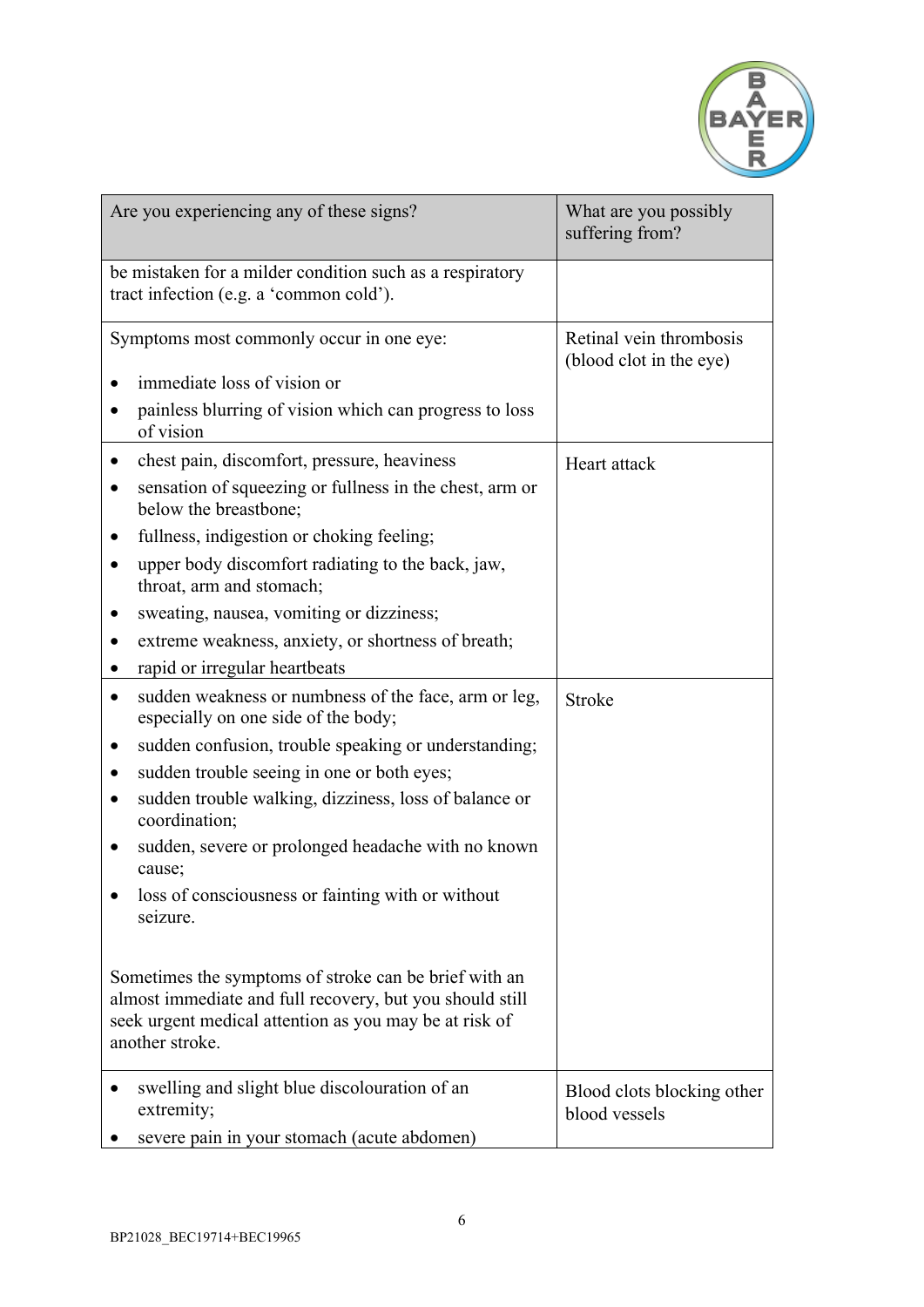

# **BLOOD CLOTS IN A VEIN**

### **What can happen if a blood clot forms in a vein?**

- The use of combined hormonal contraceptives has been connected with an increase in the risk of blood clots in the vein (venous thrombosis). However, these side effects are rare. Most frequently, they occur in the first year of use of a combined hormonal contraceptive.
- If a blood clot forms in a vein in the leg or foot it can cause a deep vein thrombosis (DVT).
- If a blood clot travels from the leg and lodges in the lung it can cause a pulmonary embolism.
- Very rarely a clot may form in a vein in another organ such as the eye (retinal vein thrombosis).

## **When is the risk of developing a blood clot in a vein highest?**

The risk of developing a blood clot in a vein is highest during the first year of taking a combined hormonal contraceptive for the first time. The risk may also be higher if you restart taking a combined hormonal contraceptive (the same product or a different product) after a break of 4 weeks or more.

After the first year, the risk gets smaller but is always slightly higher than if you were not using a combined hormonal contraceptive.

When you stop Yasminelle your risk of a blood clot returns to normal within a few weeks.

## **What is the risk of developing a blood clot?**

The risk depends on your natural risk of VTE and the type of combined hormonal contraceptive you are taking.

The overall risk of a blood clot in the leg or lung (DVT or PE) with Yasminelle is small.

- Out of 10,000 women who are not using any combined hormonal contraceptive and are not pregnant, about 2 will develop a blood clot in a year.
- Out of 10,000 women who are using a combined hormonal contraceptive that contains levonorgestrel, norethisterone, or norgestimate about 5-7 will develop a blood clot in a year.
- Out of 10,000 women who are using a combined hormonal contraceptive that contains drospirenone such as Yasminelle, between about 9 and 12 women will develop a blood clot in a year.
- The risk of having a blood clot will vary according to your personal medical history (see "Factors that increase your risk of a blood clot" below).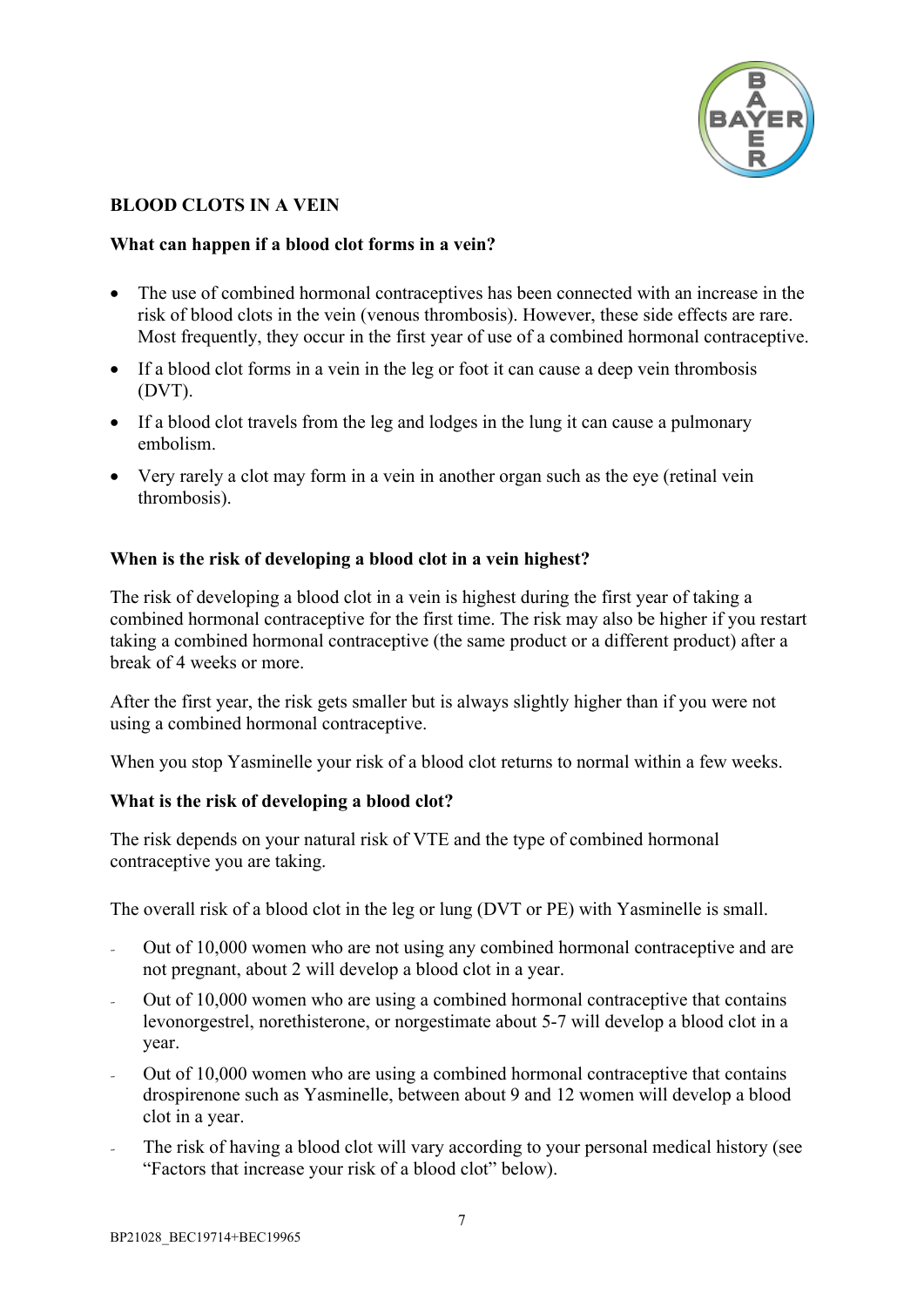

|                                                                                                                    | Risk of developing a blood<br>clot in a year |
|--------------------------------------------------------------------------------------------------------------------|----------------------------------------------|
| Women who are <b>not using</b> a combined hormonal<br>pill and are not pregnant                                    | About 2 out of 10,000 women                  |
| Women using a combined hormonal contraceptive<br>pill containing levonorgestrel, norethisterone or<br>norgestimate | About 5-7 out of 10,000<br>women             |
| Women using Yasminelle                                                                                             | About 9-12 out of 10,000<br>women            |

### **Factors that increase your risk of a blood clot in a vein**

The risk of a blood clot with Yasminelle is small but some conditions will increase the risk. Your risk is higher:

- if you are very overweight (body mass index or BMI over  $30\text{kg/m}^2$ );
- if one of your immediate family has had a blood clot in the leg, lung or other organ at a young age (e.g. below the age of about 50). In this case you could have a hereditary blood clotting disorder;
- if you need to have an operation, or if you are off your feet for a long time because of an injury or illness, or you have your leg in a cast. The use of Yasminelle may need to be stopped several weeks before surgery or while you are less mobile. If you need to stop Yasminelle ask your doctor when you can start using it again.
- as you get older (particularly above about 35 years);
- if you gave birth less than a few weeks ago.

The risk of developing a blood clot increases the more conditions you have.

Air travel (>4 hours) may temporarily increase your risk of a blood clot, particularly if you have some of the other factors listed.

It is important to tell your doctor if any of these conditions apply to you, even if you are unsure. Your doctor may decide that Yasminelle needs to be stopped.

If any of the above conditions change while you are using Yasminelle, for example a close family member experiences a thrombosis for no known reason; or you gain a lot of weight, tell your doctor.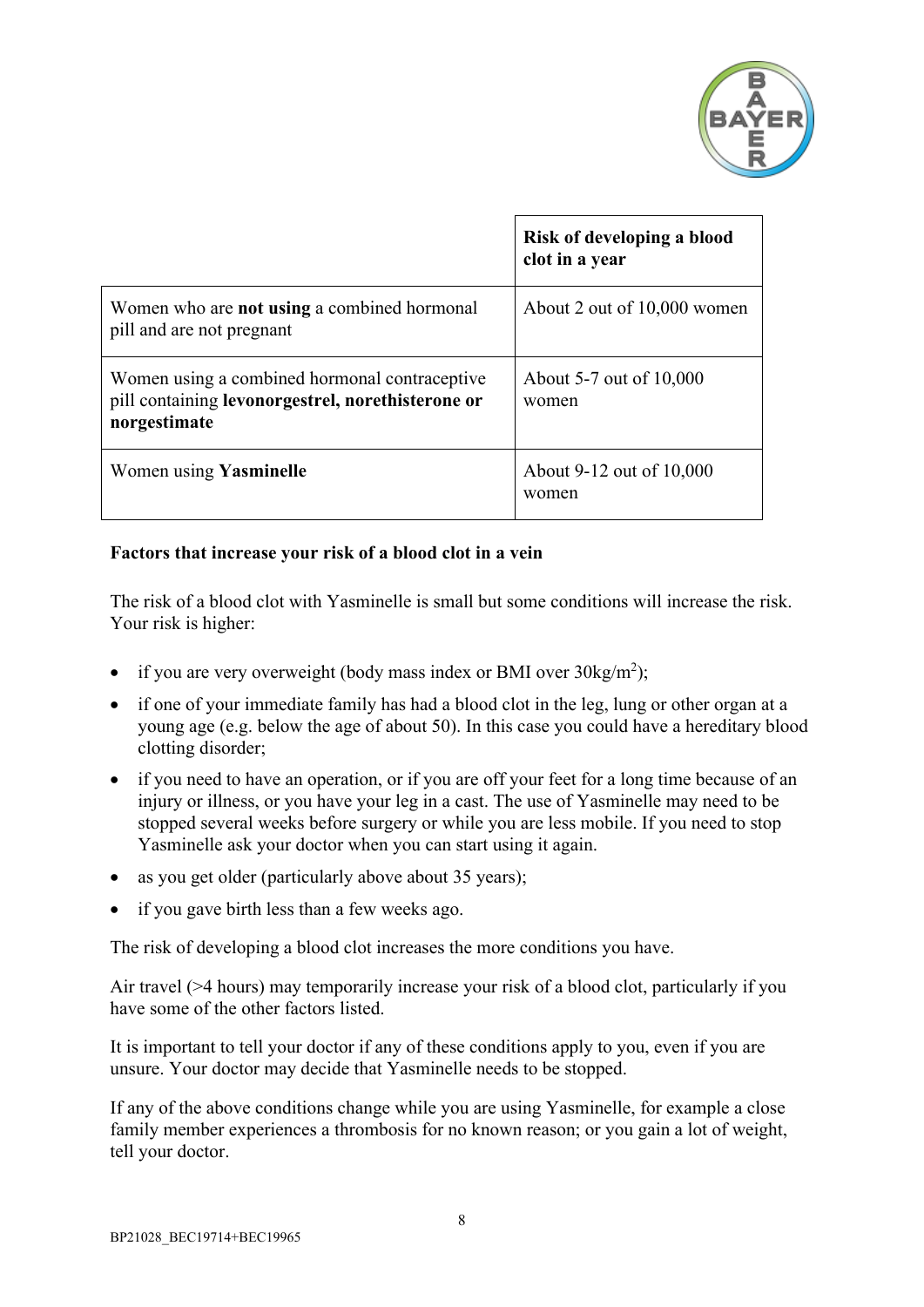

# **BLOOD CLOTS IN AN ARTERY**

### **What can happen if a blood clot forms in an artery?**

Like a blood clot in a vein, a clot in an artery can cause serious problems. For example, it can cause a heart attack or a stroke.

### **Factors that increase your risk of a blood clot in an artery**

It is important to note that the risk of a heart attack or stroke from using Yasminelle is very small but can increase:

- with increasing age (beyond about 35 years);
- **if you smoke**. When using a combined hormonal contraceptive like Yasminelle, you are advised to stop smoking. If you are unable to stop smoking and are older than 35 your doctor may advise you to use a different type of contraceptive;
- if you are overweight;
- if you have high blood pressure;
- if a member of your immediate family has had a heart attack or stroke at a young age (less than about 50). In this case you could also have a higher risk of having a heart attack or stroke;
- if you, or someone in your immediate family, have a high level of fat in the blood (cholesterol or triglycerides);
- if you get migraines, especially migraines with aura;
- if you have a problem with your heart (valve disorder, disturbance of the rhythm called atrial fibrillation);
- if you have diabetes.

If you have more than one of these conditions or if any of them are particularly severe the risk of developing a blood clot may be increased even more.

If any of the above conditions change while you are using Yasminelle, for example you start smoking, a close family member experiences a thrombosis for no known reason; or you gain a lot of weight, tell your doctor.

#### <span id="page-8-0"></span>**Yasminelle and cancer**

Breast cancer has been observed slightly more often in women using combination pills, but it is not known whether this is caused by the treatment. For example, it may be that more tumours are detected in women on combination pills because they are examined by their doctor more often. The occurrence of breast tumours becomes gradually less after stopping the combination hormonal contraceptives. It is important to regularly check your breasts and you should contact your doctor if you feel any lump.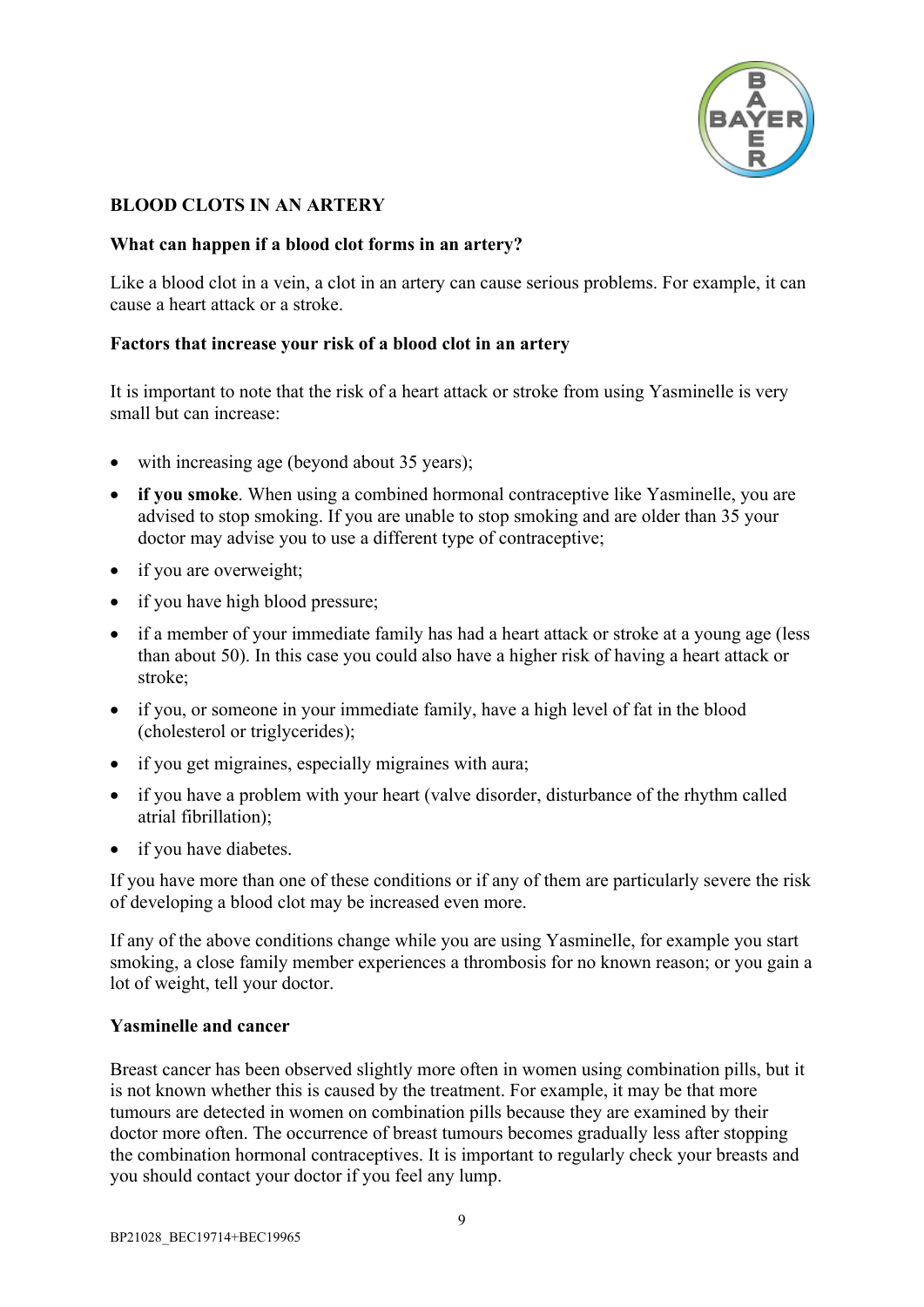

In rare cases, benign liver tumours, and in even fewer cases malignant liver tumours have been reported in pill users. Contact your doctor if you have unusually severe abdominal pain.

### <span id="page-9-0"></span>**Psychiatric disorders**

Some women using hormonal contraceptives including Yasminelle have reported depression or depressed mood. Depression can be serious and may sometimes lead to suicidal thoughts. If you experience mood changes and depressive symptoms contact your doctor for further medical advice as soon as possible.

### <span id="page-9-1"></span>**Bleeding between periods**

During the first few months that you are taking Yasminelle you may have unexpected bleeding (bleeding outside the gap week). If this bleeding occurs for more than a few months, or if it begins after some months, your doctor must find out what is wrong.

### <span id="page-9-2"></span>**What to do if no bleeding occurs during the gap week**

If you have taken all the tablets correctly, have not had vomiting or severe diarrhoea and you have not taken any other medicines, it is highly unlikely that you are pregnant. If the expected bleeding does not happen twice in succession, you may be pregnant. Contact your doctor immediately. Do not start the next strip until you are sure that you are not pregnant.

#### <span id="page-9-3"></span>**Other medicines and Yasminelle**

Always tell your doctor which medicines or herbal products you are already using. Also tell any other doctor or dentist who prescribes another medicine (or the pharmacist) that you take Yasminelle. They can tell you if you need to take additional contraceptive precautions (for example condoms) and if so, for how long, or whether the use of another medicine you need must be changed.

Some medicines

- can have an influence on the blood levels of Yasminelle
- can make it **less effective in preventing pregnancy**
- can cause unexpected bleeding.

These include:

- $\blacksquare$  medicines used for the treatment of
	- epilepsy (e.g. primidone, phenytoin, barbiturates, carbamazepine, oxcarbazepine)
	- tuberculosis (e.g. rifampicin)
	- o HIV and Hepatitis C Virus infections (so-called protease inhibitors and nonnucleoside reverse transcriptase inhibitors such as ritonavir, nevirapine, efavirenz)
	- o fungal infections (e.g. griseofulvin, ketoconazole)
	- o arthritis, arthrosis (etoricoxib)
	- high blood pressure in the blood vessels in the lungs (bosentan)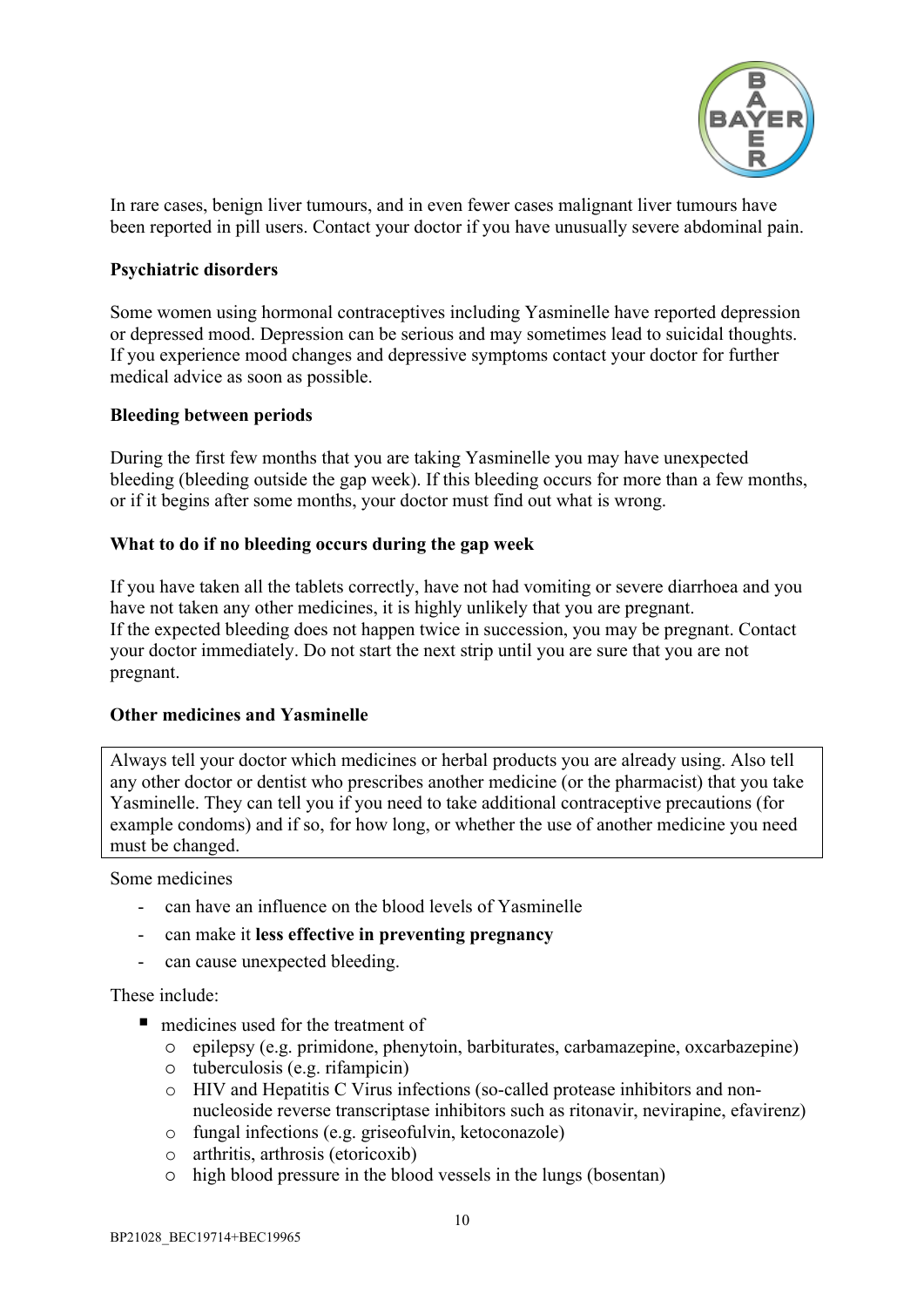

■ the herbal remedy St. John's wort

Yasminelle may **influence the effect** of other medicines, e.g.

- medicines containing ciclosporin
- $\blacksquare$  the anti-epileptic lamotrigine (this could lead to an increased frequency of seizures)
- $\blacksquare$  theophylline (used to treat breathing problems)
- $\blacksquare$  tizanidine (used to treat muscle pain and/or muscle cramps).

Do not use Yasminelle if you have hepatitis C and are taking the medicinal products containing ombitasvir/paritaprevir/ritonavir and dasabuvir or glecaprevir/pibrentasvir as this may cause increases in liver function blood test results (increase in ALT liver enzyme). Your doctor will prescribe another type of contraceptive prior to start of the treatment with these medicinal products. Yasminelle can be restarted approximately 2 weeks after completion of this treatment. See section "Do not use Yasminelle".

*Ask your doctor or pharmacist for advice before taking any medicine.*

## <span id="page-10-0"></span>**Yasminelle with food and drink**

Yasminelle may be taken with or without food, if necessary with a small amount of water.

#### <span id="page-10-1"></span>**Laboratory tests**

If you need a blood test, tell your doctor or the laboratory staff that you are taking the pill, because hormone contraceptives can affect the results of some tests.

## <span id="page-10-2"></span>**Pregnancy**

If you are pregnant, you must not take Yasminelle. If you become pregnant while taking Yasminelle you must stop immediately and contact your doctor. If you want to become pregnant, you can stop taking Yasminelle at any time (see also page [16](#page-15-1) "If you stop taking Yasminelle").

*Ask your doctor or pharmacist for advice before taking any medicine.*

## <span id="page-10-3"></span>**Breast-feeding**

Use of Yasminelle is generally not advisable when a woman is breast-feeding. If you want to take the pill while you are breast-feeding you should contact your doctor.

*Ask your doctor or pharmacist for advice before taking any medicine.*

## <span id="page-10-4"></span>**Driving and using machines**

There is no information suggesting that use of Yasminelle affects driving or use of machines.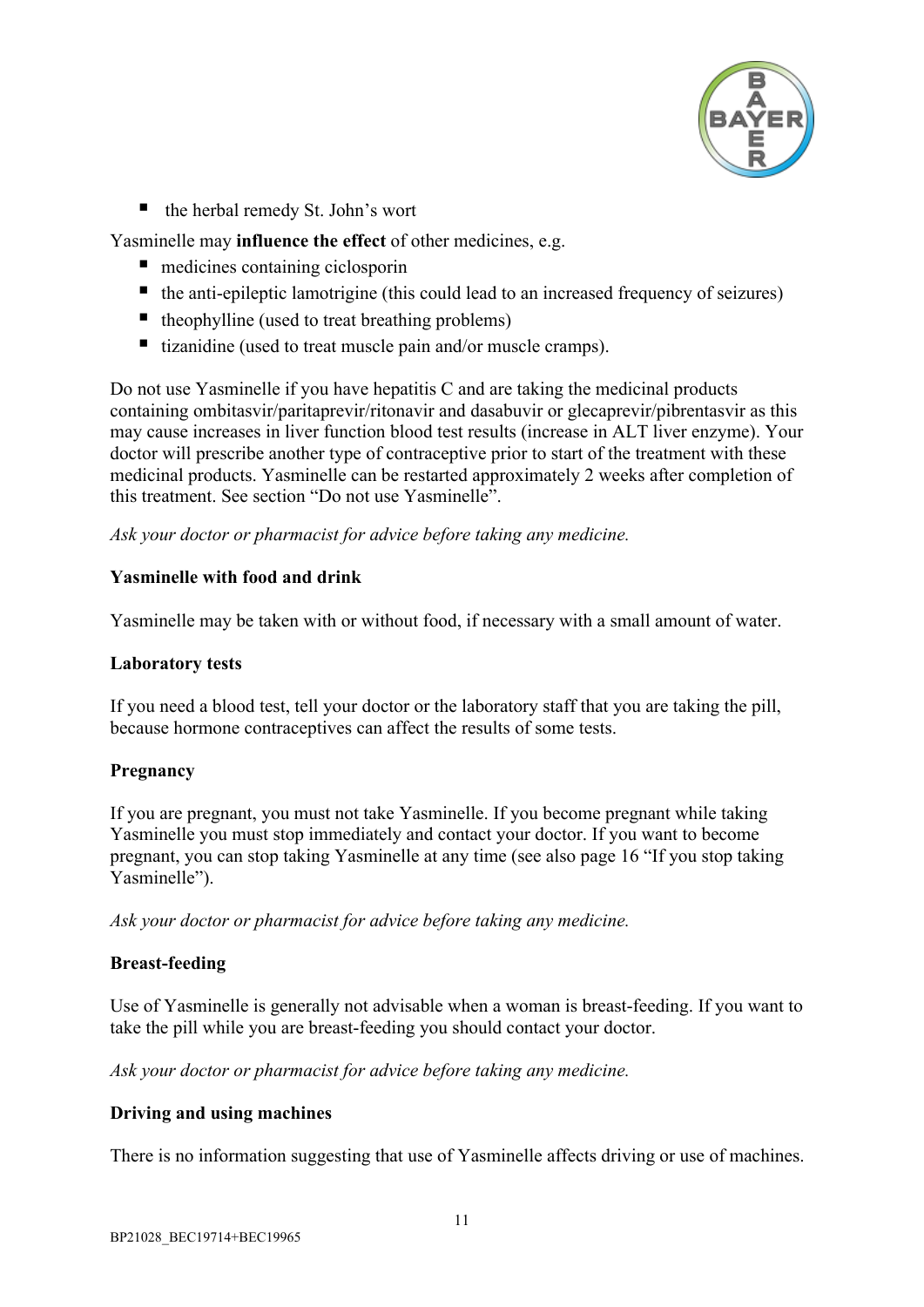

## <span id="page-11-0"></span>**Yasminelle contains lactose**

If you cannot tolerate certain sugars, contact your doctor before you take Yasminelle.

# <span id="page-11-1"></span>**3. How to take Yasminelle**

Take one tablet of Yasminelle every day, if necessary with a small amount of water. You may take the tablets with or without food, but you should take the tablets every day around the same time.

The strip contains 21 film-coated tablets. Next to each tablet is printed the day of the week that it should be taken. If, for example you start on a Wednesday, take a tablet with "WED" next to it. Follow the direction of the arrow on the strip until all 21 tablets have been taken.

Then take no tablets for 7 days. In the course of these 7 tablet-free days (otherwise called a stop or gap week) bleeding should begin. This so-called "withdrawal bleeding" usually starts on the  $2<sup>nd</sup>$  or  $3<sup>rd</sup>$  day of the gap week.

On the 8th day after the last Yasminelle tablet (that is, after the 7-day gap week), you should start with the following strip, whether your bleeding has stopped or not. This means that you should start every strip on the same day of the week and that the withdrawal bleed should occur on the same days each month.

If you use Yasminelle in this manner, you are also protected against pregnancy also during the 7 days when you are not taking a tablet.

# <span id="page-11-2"></span>**When can you start with the first strip?**

- *If* you *have not used a contraceptive with hormones in the previous month* Begin with Yasminelle on the first day of the cycle (that is the first day of your period). If you start Yasminelle on the first day of your period you are immediately protected against pregnancy. You may also begin on day 2-5 of the cycle, but then you must use extra protective measures (for example, a condom) for the first 7 days.
- *Changing from a combination hormonal contraceptive, or combination contraceptive vaginal ring or patch* You can start Yasminelle preferably on the day after the last active tablet (the last tablet containing active substances) of your previous pill, but at the latest on the day after the tablet-free days of your previous pill (or after the last inactive tablet of your previous pill). When changing from a combination contraceptive vaginal ring or patch, follow the advice of your doctor.
- *Changing from a progestogen-only-method (progestogen-only pill, injection, implant or a progestogen-releasing IUD)*

You may switch any day from the progestogen-only pill (from an implant or an IUD on the day of its removal, from an injectable when the next injection would be due) but in all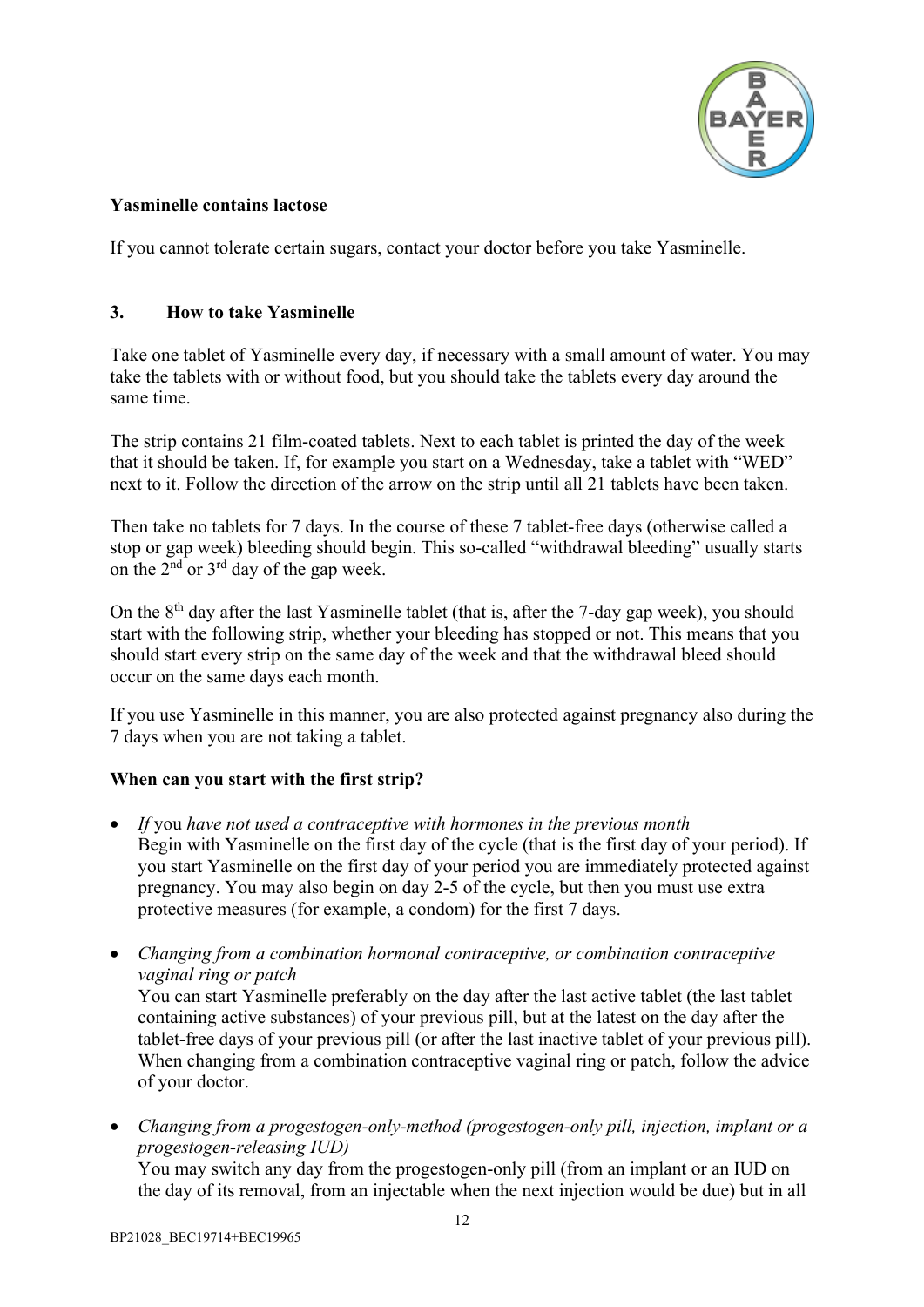

of these cases use extra protective measures (for example, a condom) for the first 7 days of tablet-taking.

- *After a miscarriage* Follow the advice of your doctor.
- *After having a baby*

You can start Yasminelle between 21 and 28 days after having a baby. If you start later than day 28, use a so-called barrier method (for example, a condom) during the first seven days of Yasminelle use.

If, after having a baby, you have had sex before starting Yasminelle (again), be sure that you are not pregnant or wait until your next period.

• *If you are breast-feeding and want to start Yasminelle (again) after having a baby* Read the section on "Breast-feeding", page [11.](#page-10-3)

Ask your doctor what to do if you are not sure when to start.

### <span id="page-12-0"></span>**If you take more Yasminelle than you should**

There are no reports of serious harmful results of taking too many Yasminelle tablets. If you take several tablets at once then you may feel sick or vomit or you may bleed from the vagina. Even girls who have not yet started to menstruate but have accidentally taken this medicine may experience such bleeding.

If you have taken too many Yasminelle tablets, or you discover that a child has taken some, ask your doctor or pharmacist for advice.

## <span id="page-12-1"></span>**If you forget to take Yasminelle**

- If you are **less than 12 hours** late taking a tablet, the protection against pregnancy is not reduced. Take the tablet as soon as you remember and then take the following tablets again at the usual time.
- If you are **more than 12 hours** late taking a tablet, the protection against pregnancy may be reduced. The greater the number of tablets that you have forgotten, the greater is the risk of becoming pregnant.

The risk of incomplete protection against pregnancy is greatest if you forget a tablet at the beginning or at the end of the strip. Therefore, you should keep to the following rules (see the diagram on page [15\)](#page-14-2):

#### • **More than one tablet forgotten in this strip**

Contact your doctor.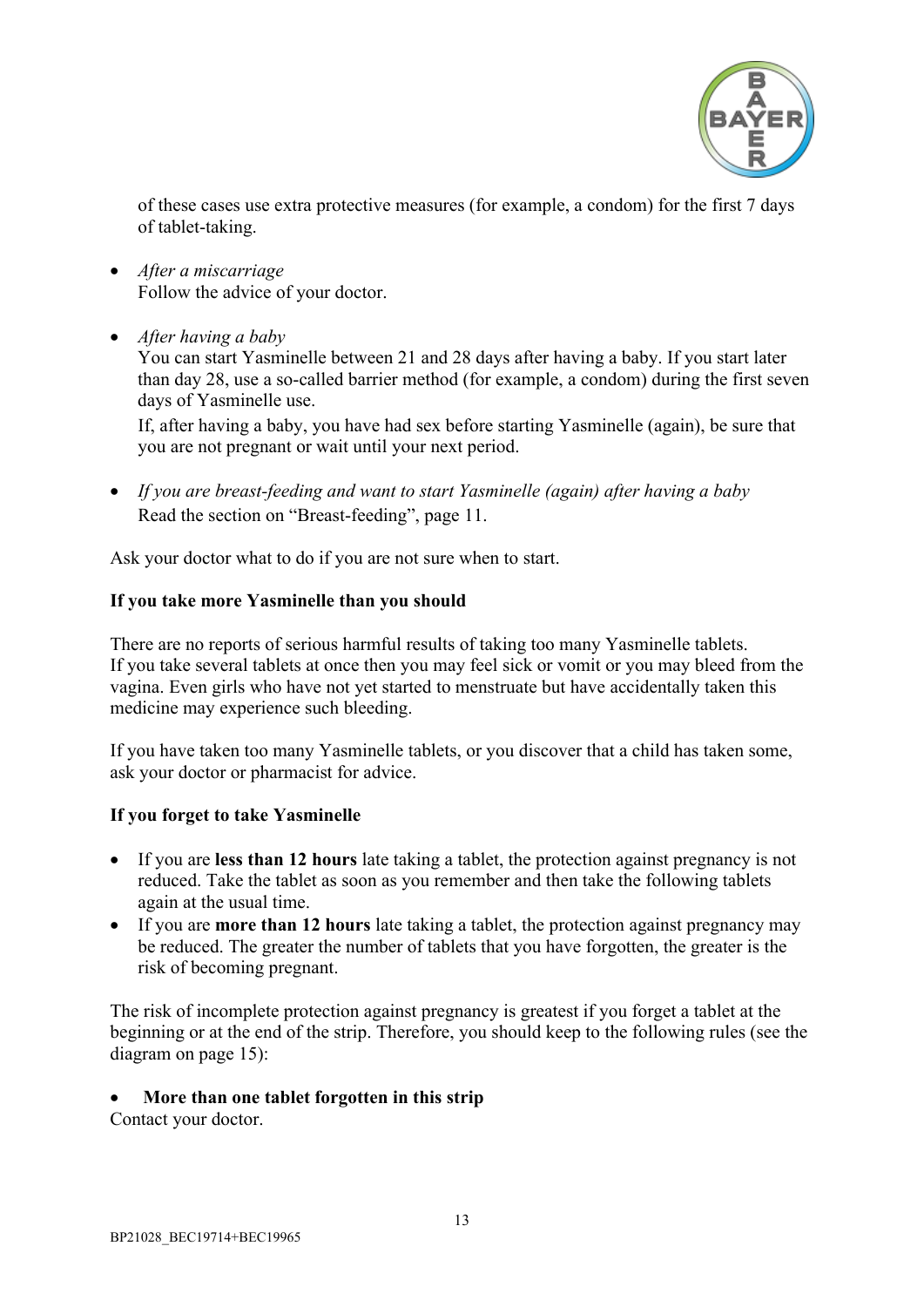

## • **One tablet forgotten in week 1**

Take the forgotten tablet as soon as you remember, even if that means that you have to take two tablets at the same time. Continue taking the tablets at the usual time and use **extra precautions** for the next 7 days, for example, a condom. If you have had sex in the week before forgetting the tablet you may be pregnant. In that case, contact your doctor.

#### • **One tablet forgotten in week 2**

Take the forgotten tablet as soon as you remember, even if that means that you have to take two tablets at the same time. Continue taking the tablets at the usual time. The protection against pregnancy is not reduced, and you do not need to take extra precautions.

### • **One tablet forgotten in week 3**

You can choose between two possibilities:

1. Take the forgotten tablet as soon as you remember, even if that means that you have to take two tablets at the same time. Continue taking the tablets at the usual time. Instead of taking the tablet-free period start the next strip.

Most likely, you will have a period at the end of the second strip but you may have light or menstruation-like bleeding during the second strip.

2. You can also stop the strip and go directly to the tablet-free period of 7 days **(record the day on which you forgot your tablet)**. If you want to start a new strip on the day you always start, make the tablet-free period *less than 7 days.*

If you follow one of these two recommendations, you will remain protected against pregnancy.

If you have forgotten any of the tablets in a strip, and you do not have a bleeding during the first tablet-free period, you may be pregnant. Contact your doctor before you start the next strip.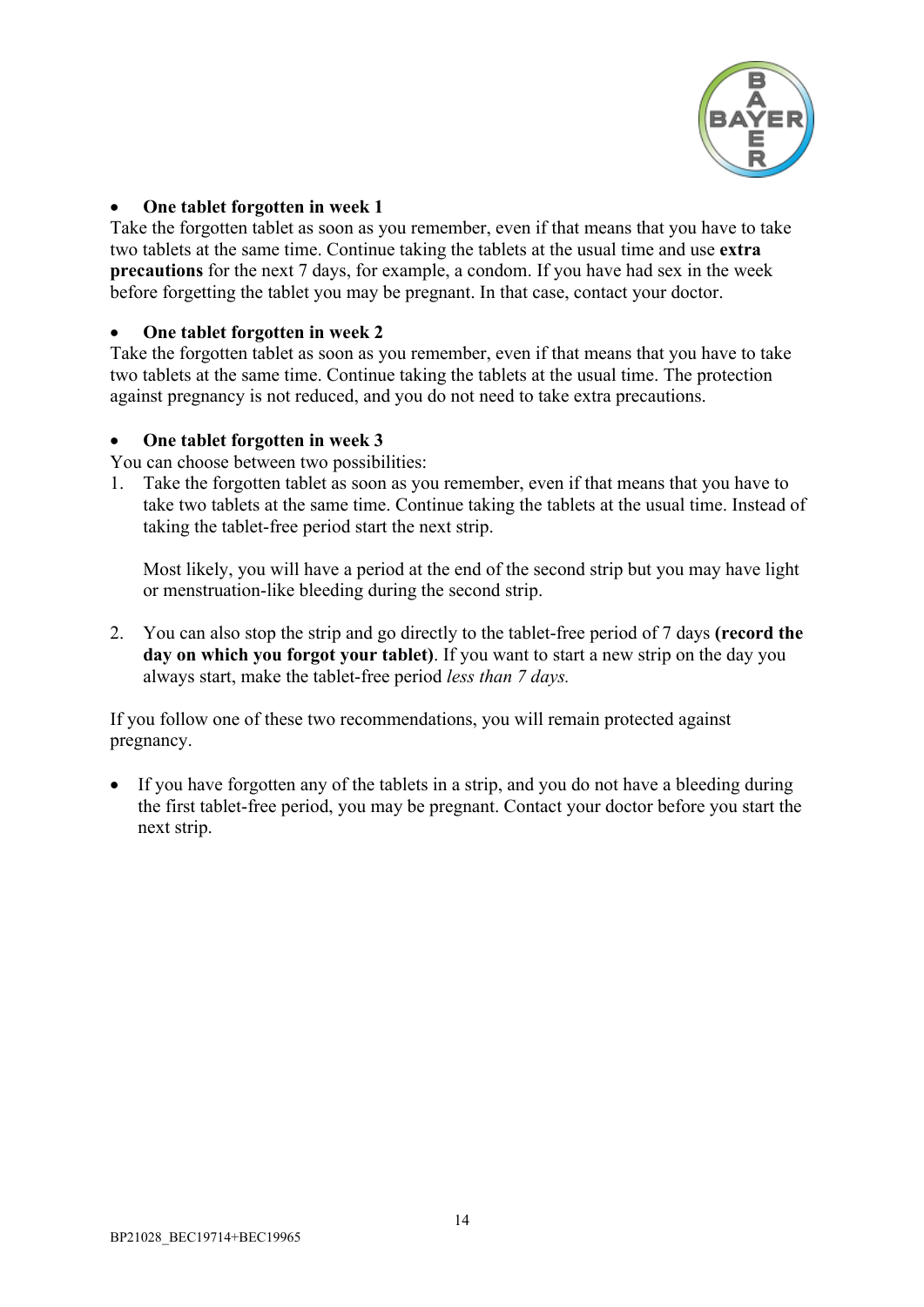

<span id="page-14-2"></span>

## <span id="page-14-0"></span>**What to do in the case of vomiting or severe diarrhoea**

If you vomit within 3-4 hours after taking a tablet or you have severe diarrhoea, there is a risk that the active substances in the pill will not be fully taken up by your body. The situation is almost the same as forgetting a tablet. After vomiting or diarrhoea, take another tablet from a reserve strip as soon as possible. If possible take it *within 12 hours* of when you normally take your pill. If that is not possible or 12 hours have passed, you should follow the advice given under "If you forget to take Yasminelle", page [13.](#page-12-1)

#### <span id="page-14-1"></span>**Delaying your period: what you need to know**

Even though it is not recommended, you can delay your period by going straight to a new strip of Yasminelle instead of the tablet-free period and finishing it. You may experience light or menstruation-like bleeding while using this second strip. After the usual tablet-free period of 7 days, *start* the next strip.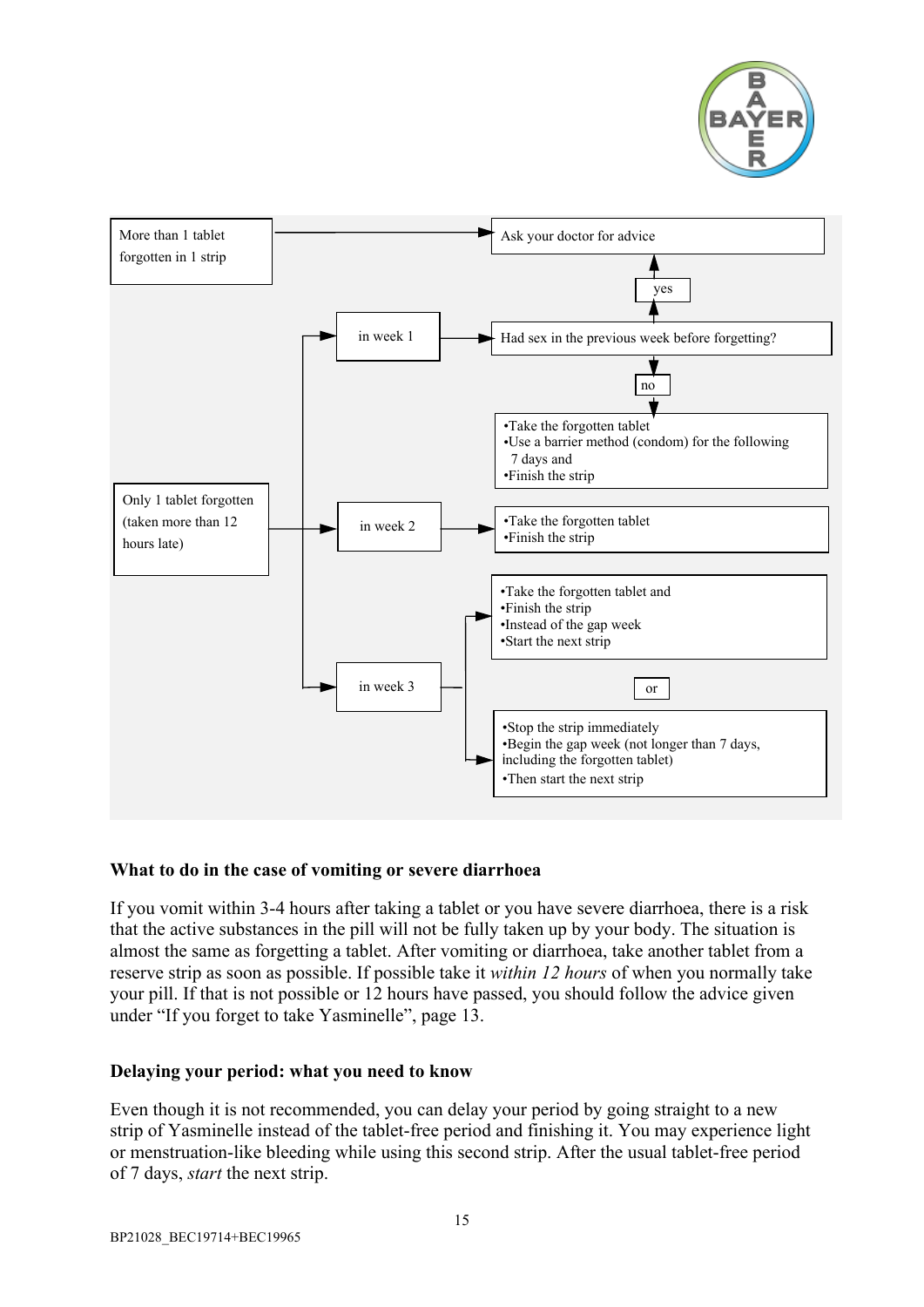

# *You might ask your doctor for advice before deciding to delay your menstrual period.*

## <span id="page-15-0"></span>**Changing the first day of your period: what you need to know**

If you take the tablets according to the instructions, then your period will begin during *the tablet-free week*. If you have to change this day, reduce the number of tablet-free days (*but never increase them - 7 is the maximum!*). For example, if your tablet-free days normally begin on a Friday, and you want to change this to a Tuesday (3 days earlier) start a new strip 3 days earlier than usual. If you make the tablet-free interval very short (for example, 3 days or less) you may not have any bleeding during these days. You may then experience light or menstruation-like bleeding.

### *If you are not sure what to do, consult your doctor.*

### <span id="page-15-1"></span>**If you stop taking Yasminelle**

You can stop taking Yasminelle whenever you want. If you do not want to become pregnant, ask your doctor for advice about other reliable methods of birth control. If you want to become pregnant, stop taking Yasminelle and wait for a period before trying to become pregnant. You will be able to calculate the expected delivery date more easily.

*If you have any further questions on the use of this medicine, ask your doctor or pharmacist.*

#### <span id="page-15-2"></span>**4. Possible side effects**

Like all medicines, this medicine can cause side effects although not everybody gets them.

If you get any side effect, particularly if severe and persistent, or have any change to your health that you think may be due to Yasminelle, please talk to your doctor.

An increased risk of blood clots in your veins (venous thromboembolism (VTE)) or blood clots in your arteries (arterial thromboembolism (ATE)) is present for all women taking combined hormonal contraceptives. For more detailed information on the different risks from taking combined hormonal contraceptives please see section 2 "What you need to know before you take Yasminelle".

The following is a list of the side effects that have been linked with the use of Yasminelle.

**Common side effects** (between 1 and 10 in every 100 users may be affected):

- mood swings
- headache
- abdominal pain (stomach ache)
- acne
- breast pain, breast enlargement, breast tenderness, painful or irregular periods
- weight gain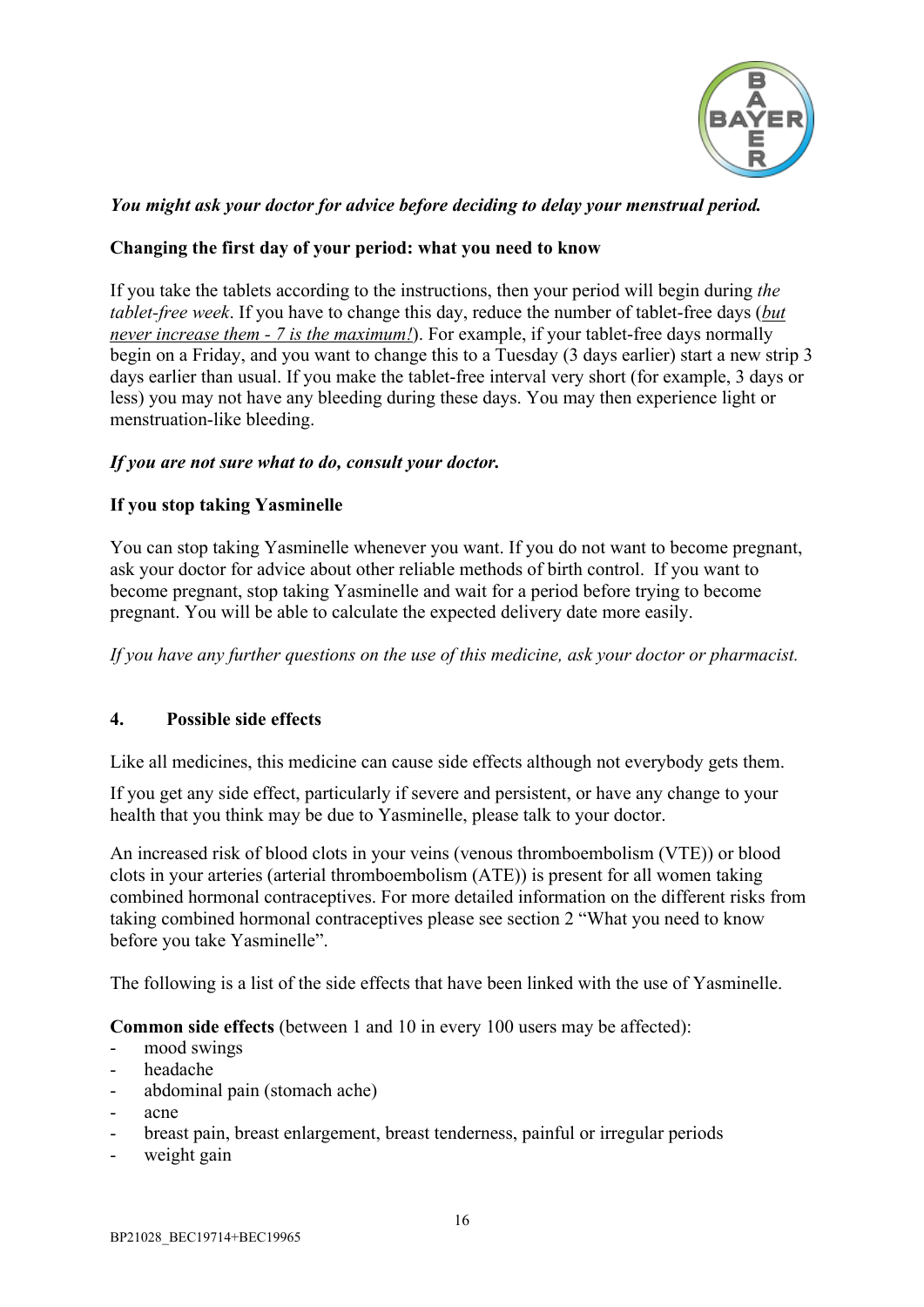

**Uncommon side effects** (between 1 and 10 in every 1,000 users may be affected):

- Candida (fungal infection)
- cold sores (herpes simplex)
- allergic reactions
- increased appetite
- depression, nervousness, sleep disorder
- feeling of 'pins and needles', giddiness (vertigo)
- problems with vision
- irregular heart beat or unusually fast heart rate
- a blood clot (thrombosis) in the lungs (pulmonary embolism), high blood pressure, low blood pressure, migraine, varicose veins
- sore throat
- nausea, vomiting, inflammation of stomach and/or intestine, diarrhoea, constipation
- sudden swelling of the skin and/or mucous membranes (e.g. tongue or throat), and/or difficulty swallowing or hives together with difficulty breathing (angioedema), hair loss (alopecia), eczema, itching, rashes, dry skin, oily skin disorders (seborrheic dermatitis)
- neck pain, limb pain, muscle cramps
- bladder infection
- breast lump (benign and cancer), milk production while not pregnant (galactorrhea), ovarian cysts, hot flushes, absence of periods, very heavy periods, vaginal discharge, vaginal dryness, lower abdominal (pelvic) pain, abnormal cervical smear (Papanicolaou or Pap smear), decreased interest in sex
- fluid retention, lack of energy, excessive thirst, increased sweating
- weight loss.

**Rare side effects** (between 1 and 10 in every 10,000 users may be affected):

- asthma
- hearing impairment
- erythema nodosum (characterized by painful reddish skin nodules)
- erythema multiforme (rash with target-shaped reddening or sores).
- harmful blood clots in a vein or artery for example:
	- <sup>o</sup> in a leg or foot (i.e. DVT)
	- $\circ$  in a lung (i.e. PE)
	- <sup>o</sup> heart attack
	- <sup>o</sup> stroke
	- <sup>o</sup> mini-stroke or temporary stroke-like symptoms, known as a transient ischaemic attack (TIA)
	- <sup>o</sup> blood clots in the liver, stomach/intestine, kidneys or eye.

The chance of having a blood clot may be higher if you have any other conditions that increase this risk (See section 2 for more information on the conditions that increase risk for blood clots and the symptoms of a blood clot)

## **Reporting of side effects**

If you get any side effects, talk to your doctor or pharmacist. This includes any possible side effects not listed in this leaflet. You can also report side effects directly (see details below).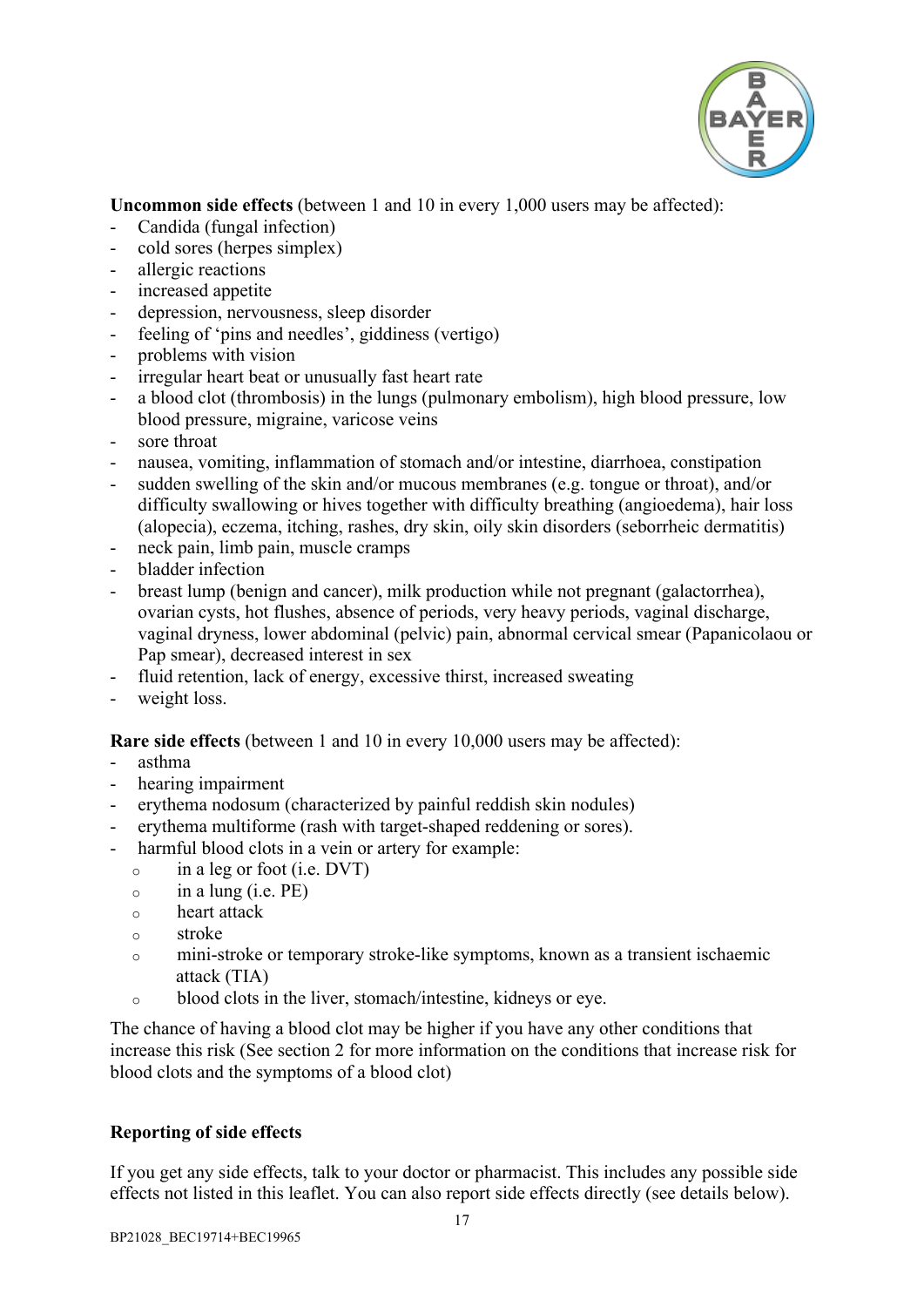

By reporting side effects you can help provide more information on the safety of this medicine.

### **Ireland**

**Malta**

HPRA Pharmacovigilance Website: [www.hpra.ie](http://www.hpra.ie/)

ADR Reporting Website: [www.medicinesauthority.gov.mt/](http://www.medicinesauthority.gov.mt/)adrportal

## <span id="page-17-0"></span>**5. How to store Yasminelle**

Keep this medicine out of the sight and reach of children.

This medical product does not require any special storage conditions

Do not use this medicine after the expiry date which is stated on the packaging after "Do not use after:" or " EXP.:"

Do not throw away any medicines via wastewater or household waste. Ask your pharmacist how to throw away medicines you no longer use. These measures will help protect the environment.

# <span id="page-17-1"></span>**6. Contents of the pack and other information**

## **What Yasminelle contains**

- The active substances are ethinylestradiol (as betadex clathrate) and drospirenone. Each tablet contains 0.020 milligram ethinylestradiol (as betadex clathrate) and 3 milligram drospirenone.
- Other ingredients (excipients) are lactose monohydrate, maize starch, magnesium stearate (E470b), hypromellose (E464), talc (E553b), titanium dioxide (E171) and iron oxide red (E172).

## **What Yasminelle looks like and content of the pack**

- Each blister of Yasminelle contains 21 light pink, film-coated tablets.
- Yasminelle tablets are film-coated tablets; the core of the tablet is coated. The tablets are light pink, round with convex surfaces, one side is marked with the letters "DS" in a regular hexagon.
- Yasminelle is available in packs of 1, 3, 6 and 13 blisters each with 21 tablets.

Not all pack sizes may be marketed.